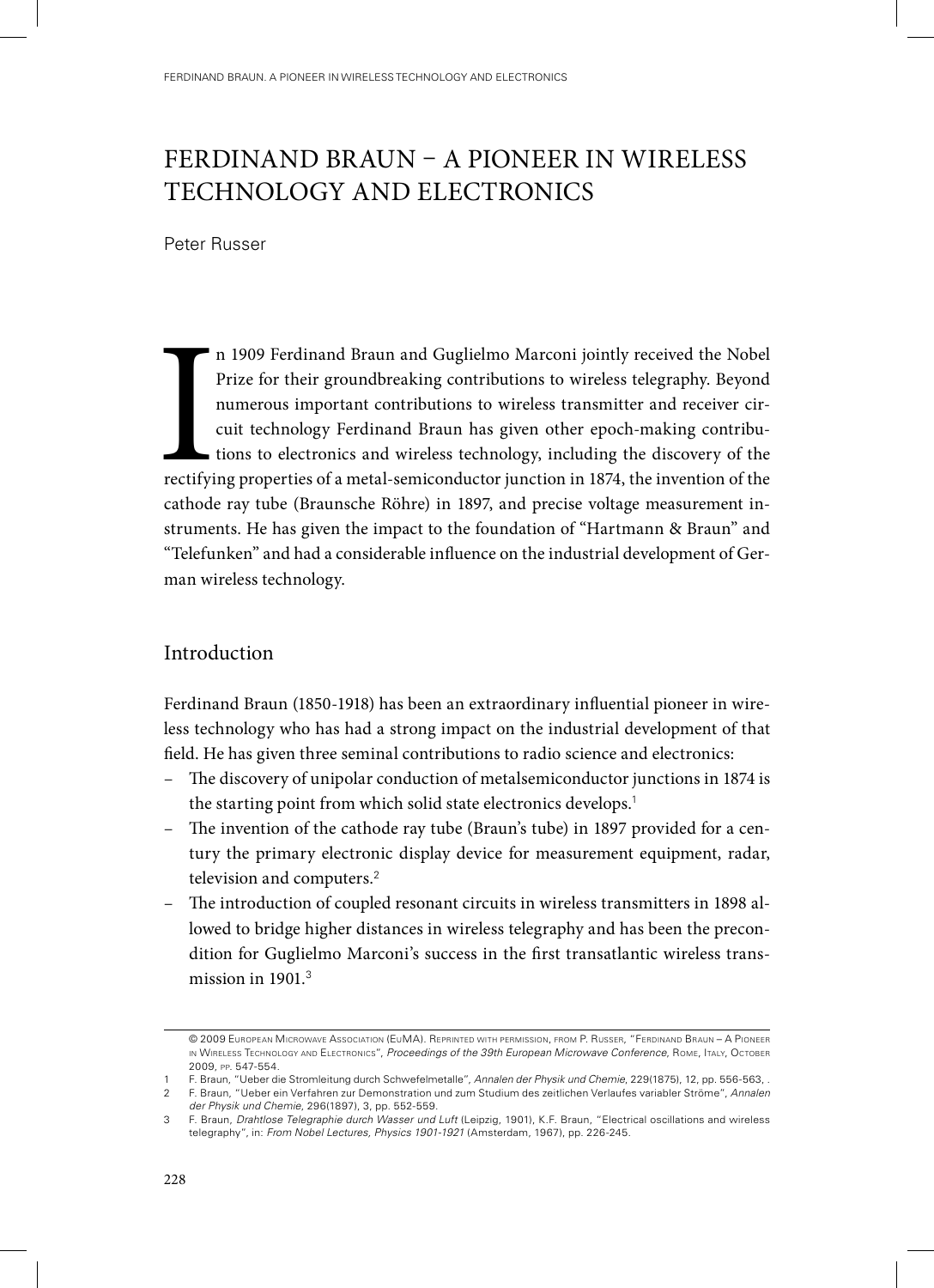For the third contribution Ferdinand Braun together with Guglielmo Marconi received the Nobel Prize in 1909. Giving the initial impulse for the foundation of companies like Hartmann & Braun and Telefunken, Ferdinand Braun has influenced strongly the industrial development of wireless technology in Germany at the beginning of the 20<sup>th</sup> century. It has been the achievement of Friedrich Kurylo, having written the first biography of Ferdinand Braun. $^4$  As a reference the later biography of Florian Hars is more reliable.<sup>5</sup> Interesting material also can be found in<sup>6</sup> and in Georg Schmucker's biography of Jonathan Zenneck.<sup>7</sup>

## Early life and education

Karl Ferdinand Braun was born on 6 June 1850 at Fulda in the Kurfürstentum [electorate princedom] Hessen as the fourth child of Johann Conrad and Franziska Braun. His father Johann Conrad Braun has been actuary at the district court Fulda. In his teens he attended the Gymnasium [high school] in Fulda, and after completing the Gymnasium he enrolled in courses in mathematics and chemistry at the University Marburg. After two semesters he moved to Berlin where he focused on Physics.<sup>8</sup> Professor Georg Hermann Quincke gave him an assistantship at the Gewerbeakademie Charlottenburg. He worked on his PhD under Quincke's supervision and received his doctor's degree in March 1872 with a thesis on the *oscillations of elastic strings* from the University Berlin, where Hermann von Helmholtz has been his examiner.

## The birth of semiconductor electronics

In early 1872, when Georg Quincke was appointed as Professor at the University Würzburg, Ferdinand Braun followed him there as an assistant. In Würzburg the research activities of Ferdinand Braun mainly were focused on problems of electric conductivity. In the first

<sup>4</sup> F. Kurylo, *Ferdinand Braun* (Moos, 1965).

<sup>5</sup> F. Hars, *Ferdinand Braun (1850-1918). Ein wilhelminischer Physiker* (Berlin, 1999).

<sup>6</sup> G. Wolfschmidt, *Von Hertz zum Handy – Entwicklung der Kommunikation* (Norderstedt, 2007).

<sup>7</sup> G. Schmucker, "Jonathan Zenneck: 1871-1959; eine technischwissenschaftliche Biographie", Ph.D. dissertation, University of Stuttgart, 1999.

<sup>8</sup> Hars, *Ferdinand Braun (1850-1918)*.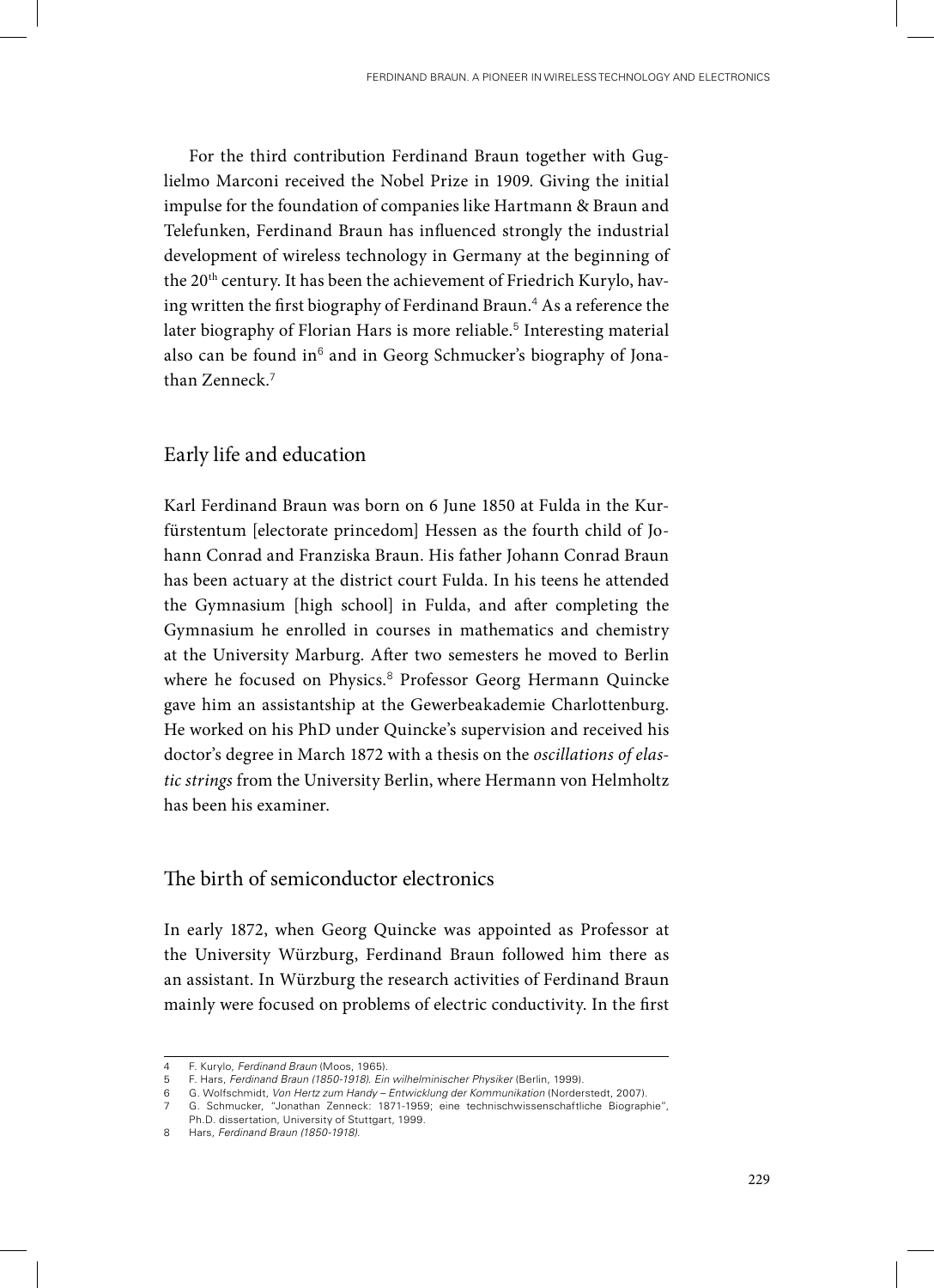of these works he investigated the conductivity of melted salts $^{\rm 9}$  and a second paper dealt with the unipolar electric conduction through gas layers of variable conductivity.<sup>10</sup> Ferdinand Braun's interest in electrical conductivity of metal salts led him to the investigation of copper sulfide crystals. In the paper with the title "Ueber die Stromleitung durch Schwefelmetalle" [About the conduction of current through metal sulfides], submitted to *Annalen der Physik und Chemie* on 23 November 1874, he reported the observation that the electrical resistance of various natural and synthetic metal sulfide samples was dependent on direction, intensity and duration of the electrical current. The disparity of the currents has been up to 30 percent.<sup>11</sup> He also observed, that in one direction the electrical resistance increased with decreasing current intensity and that the effect was depending on how the metallic contacts were applied to the metal sulfide sample. These effects could not be explained on the basis of existing theories. Performing his experiments accurately and repeatedly he could foreclose any error in measurement.

After working two years with Quincke, he accepted in fall 1874 a safe and well-paid teaching appointment to the St. Thomas Gymnasium in Leipzig. However, also during his engagement as a Gymnasium teacher he tried to continue his scientific work.

In the following, several researchers investigated the unipolar conductivity under different conditions and with other materials and got similar results. Werner Siemens obtained similar results with selenium if both electrodes applied to the crystal differed considerably in size.<sup>12</sup> Other researchers could not find unipolar conduction. Braun reacted on this with a paper about the deviations from Ohm's law in solids with metallic conductivity.<sup>13</sup> In this paper he concluded

> *In general the anomalous effects occur in the easiest way if at least one electrode is small. Therefore in the majority of cases I have used as the one electrode a wire which has been pressed by a spiral spring enclosed in a bushing against the crystal.*

<sup>9</sup> F. Braun, "Ueber die galvanische Leitungsfähigkeit geschmolzener Salze", *Annalen der Physik*, 230(1875), 2, pp. 161-196.

<sup>10</sup> F. Braun, "Ueber die unipolare Elektricitätsleitung durch Gasschichten von verschiedener Leitungsfahigkeit", *Annalen der Physik und Chemie*, 230(1875), 4.

<sup>11</sup> Braun, "Ueber die Stromleitung durch Schwefelmetalle".

<sup>12</sup> W. Siemens, "Ueber die Abhängigkeit der electrischen Leitungsfähigkeit des Selens von Wärme und Licht", *Annalen der Physik*, vol. 238, no. 12, pp. 521–550, 1877.

<sup>13</sup> F. Braun, "Ueber Abweichungen vom Ohm'schen Gesetz in metallisch leitenden Körpern", *Annalen der Physik*, 237(1877), 5, pp. 95-110.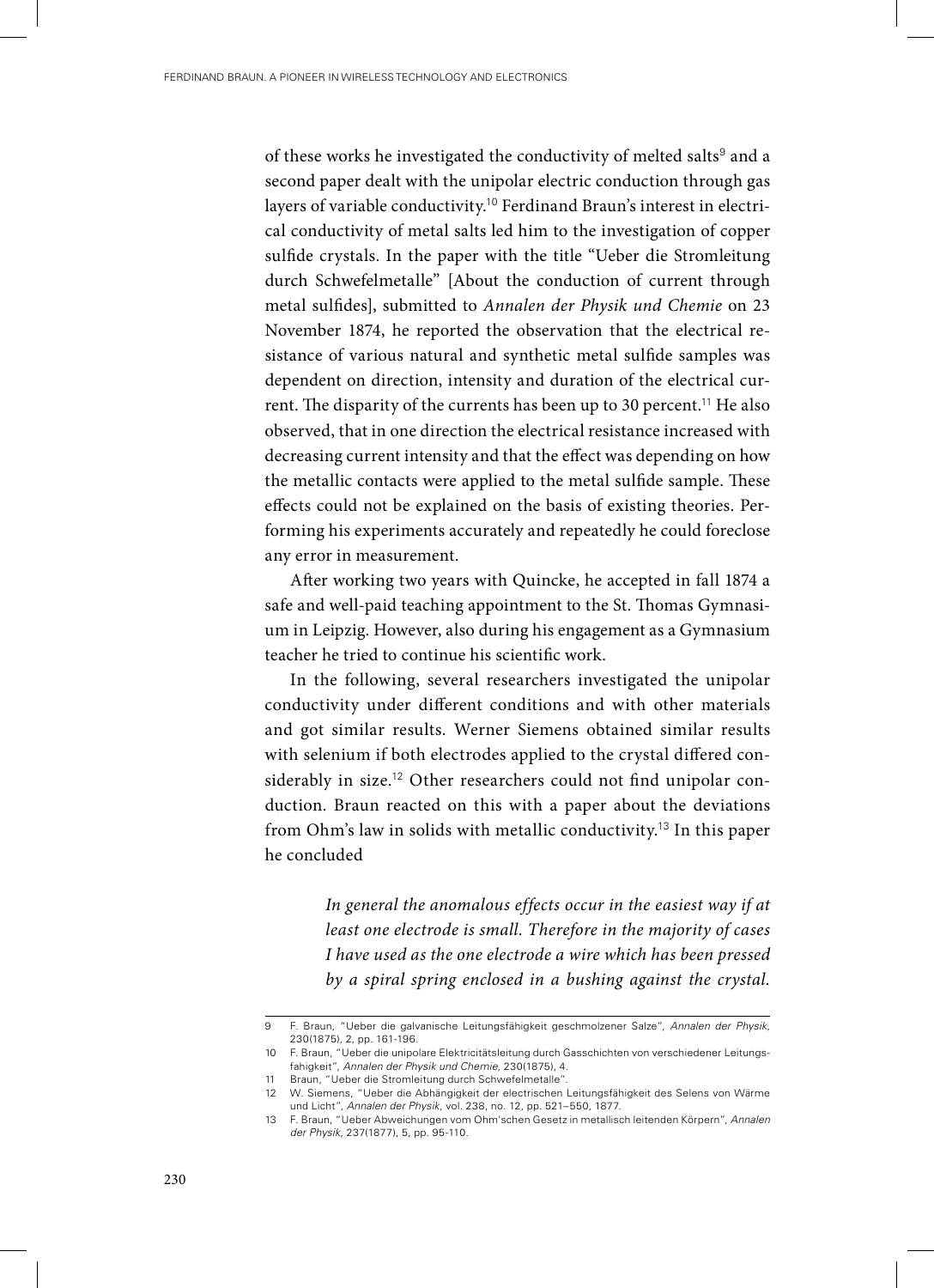*Depending on the steadiness of the material a pressure of up to one kilo has been applied. In other experiments a mercury contact has been chosen. In further experiments the crystal surface has been covered galvanoplastically with a thin copper layer and this has been overlayed with mercury. The effects are mostly, if not always, determined by the junction region. At this place a very considerable current dependent resistance is localized.*

Thus Ferdinand Braun has discovered the point contact rectifier effect and by this way created the whisker diode.  $In^{14}$  Ferdinand Braun reported experimental investigations of unipolar conduction on psilomelane, a hard black manganese oxide. For his experiments he used psilomelane plates mounted in a screw clamp, isolated from the clamp, so that only the peak of the clamp exhibited electrical contact to the psilomelane plate.

At this time unipolar conductivity has had no technical application, and also the physical laws governing this effect have not been known for the next fifty years. However, with his experiments performed with copper sulfide and other materials Ferdinand Braun has been the first one who has reported rectifying action of a semiconductor barrier. Ferdinand Braun's work marks the beginning of solid state electronics.<sup>15</sup> He never has applied this effect to realize any device and he never has claimed this, but he has opened a new branch of science, which yielded the first sensitive radio wave detectors twenty years later and today's semiconductor electronics.

The first one who has constructed and applied a semiconductor rectifier for the detection of electromagnetic waves has been Jagadis Chandra Bose, Professor of physics at the Presidency College in Kolkata, India. He used galena (lead sulfide) crystals contacted by a metal wire to detect millimeter waves. He reported this invention in the April 27, 1899, meeting of the Royal Society, London,<sup>16</sup> and filed 1901 a U.S

<sup>14</sup> F. Braun, "Ueber unipolare Electricitätsleitung", *Annalen der Physik und Chemie*, 240(1878), 8, pp. 476-484.

<sup>15</sup> E.H. Rhoderick, "The physics of Schottky barriers", *Journal of Physics D. Applied Physics*, 3(1970), 8, pp. 1153-1167; S.T. Pantelides, "The electronic structure of impurities and other point defects in semiconductors", *Reviews of Modern Physics*, 50(1978), 4, p. 797; G.I. Haddad and R.J. Trew, "Microwave solid-state active devices", *Microwave Theory and Techniques, IEEE Transactions on*, 50(2002), 3, pp. 760-779; H.B. Rockman, *Intellectual Property Law for Engineers and Scientists* (New York, 2004); R.J. Trew, "High-frequency solid-state electronic devices", *Electron Devices, IEEE Transactions on*, 52(2005), 5, pp. 638-649, .

<sup>16</sup> J.C. Bose, "On a self-recovering coherer and the study of the cohering action of different metals", *Proceedings of the Royal Society of London*, (1899), pp. 166–172; P.K. Bondyopadhyay, "Under the glare of a thousand suns – the pioneering works of Sir J.C. Bose", *Proceedings of the IEEE*, 86(1998), 1, pp. 218-224.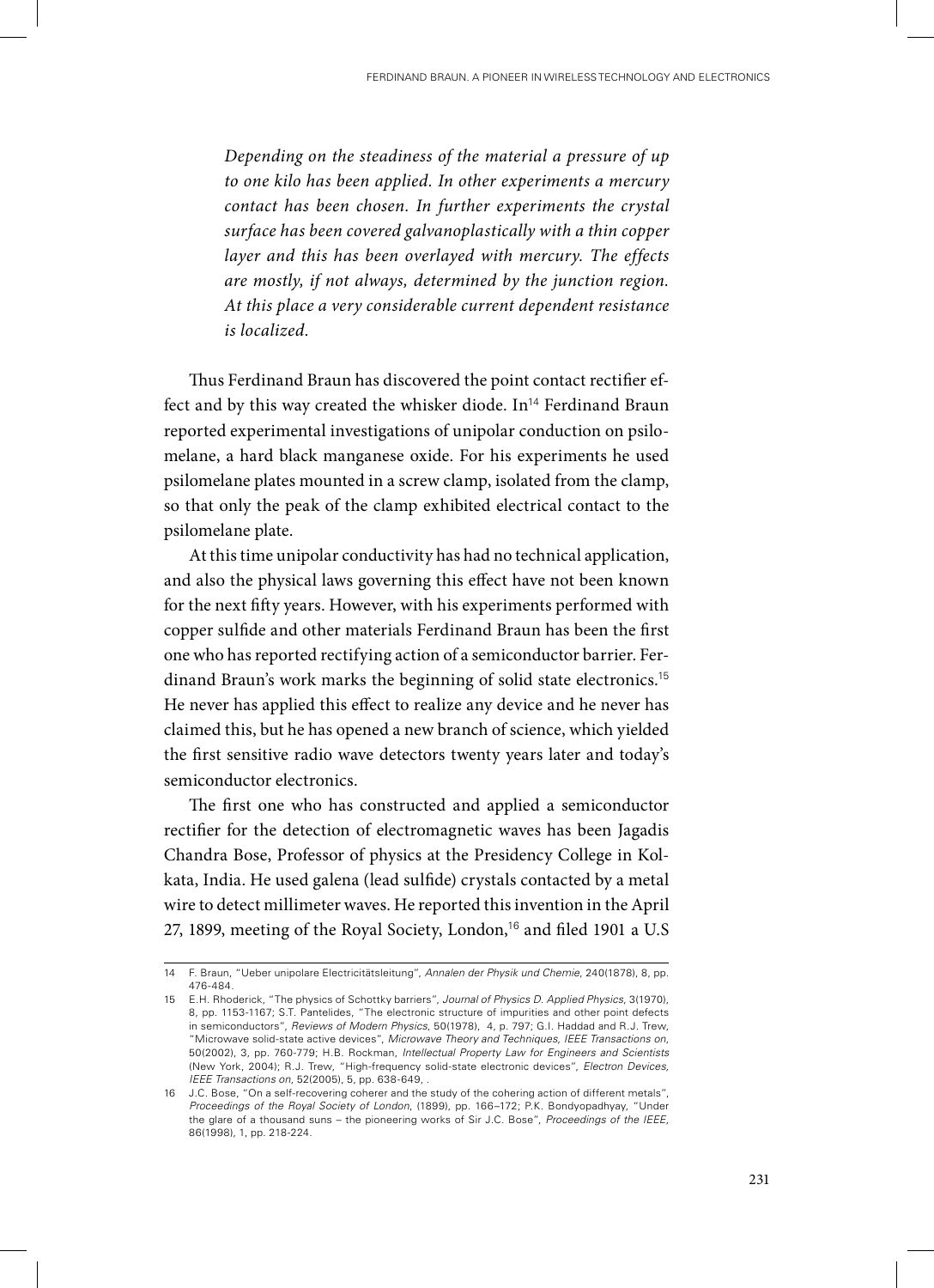patent for the point-contact semiconductor rectifier for detecting radio signals.<sup>17</sup> Bose's detector has been used in Marconi's first transatlantic radio transmission.<sup>18</sup>

In the following other inventors have realized detectors with alternative materials. On August 20, 1906, Greenleaf W. Pickard filed a U.S. patent for a silicon point contact wireless detector.<sup>19</sup> Henry Dunwoody filed a U.S. patent for a silicon carbide detector on March 23, 1906.<sup>20</sup>

It took more than fifty years after Braun's discovery until in 1928 the works of Arnold Sommerfeld<sup>21</sup> and Felix Bloch<sup>22</sup> provided an understanding of the properties of solids on the basis of quantum mechanics. Finally, upon this basis Walter Schottky presented a semiconductor theory of the junction and peak rectifiers in 1939.<sup>23</sup>

In his Nobel Lecture from 11 December 1909 Ferdinand Braun said:

> *In still another place, wireless telegraphy brought me into contact with earlier investigations which I had made, this time in connection with work in my youth. I found in 1874 that materials such as galena, pyrite, pyrolusite, tetrahedrite, etc., departed from Ohm's law, particularly when an electrode made contact over a small surface area. These materials greatly interested me since they conduct without electrolysis although they are binary compounds. The resistance appeared to be dependent upon the direction and intensity of the current and I could, for instance, separate the opening and closing currents of a small inductor by means of such materials, in a similar way to that of a Geisler's tube. I did not succeed in finding an "explanation" for the phenomena, for instance to what material unsymmetry the electrical unsymmetries (which without doubt existed) corre-*

<sup>17</sup> J.C. Bose, "Detector for electrical disturbances", US Patent Nr. 755840, Application filed Sept. 30, 1901, March 1904.

<sup>18</sup> P. Bondyopadhyay, "Sir J.C. Bose diode detector received Marconi's first transatlantic wireless signal of December 1901 (the "Italian navy coherer" scandal revisited)", *Proceedings of the IEEE*, 86(1998), 1, pp. 259-285.

<sup>19</sup> G.W. Pickard, "Means for receiving intelligence communicated by electric waves", US Patent Nr. 836531, Application filed Aug. 20, 1906, November 1906; J. Brittain, "Electrical engineering hall of fame: Greenleaf W. Pickard", *Proceedings of the IEEE*, 93(2005), 9, pp. 1679-1681, September.

<sup>20</sup> H.H.C. Dunwoody, "Wireless telegraphy system", US Patent 837,616, Application filed March 23, 1906, December 1906.

<sup>21</sup> A. Sommerfeld, "Zur Elektronentheorie der Metalle", *Naturwissenschaften*, 16(1928), 21, pp. 374– 381.

<sup>22</sup> F. Bloch, "Über die Quantenmechanik der Elektronen in Kristallgittern", *Zeitschrift für Physik*, 52(1929), 7, pp. 555-600.

<sup>23</sup> W. Schottky, "Zur Halbleitertheorie der Sperrschicht- und Spitzengleichrichter", *Zeitschrift für Physik*, 113(1939), 5, pp. 367-414; K.C. Handel, "Anfänge der Halbleiterforschung und -entwicklung", Ph.D. Dissertation, Rheinisch-Westfälische Technische Hochschule Aachen, June 1999.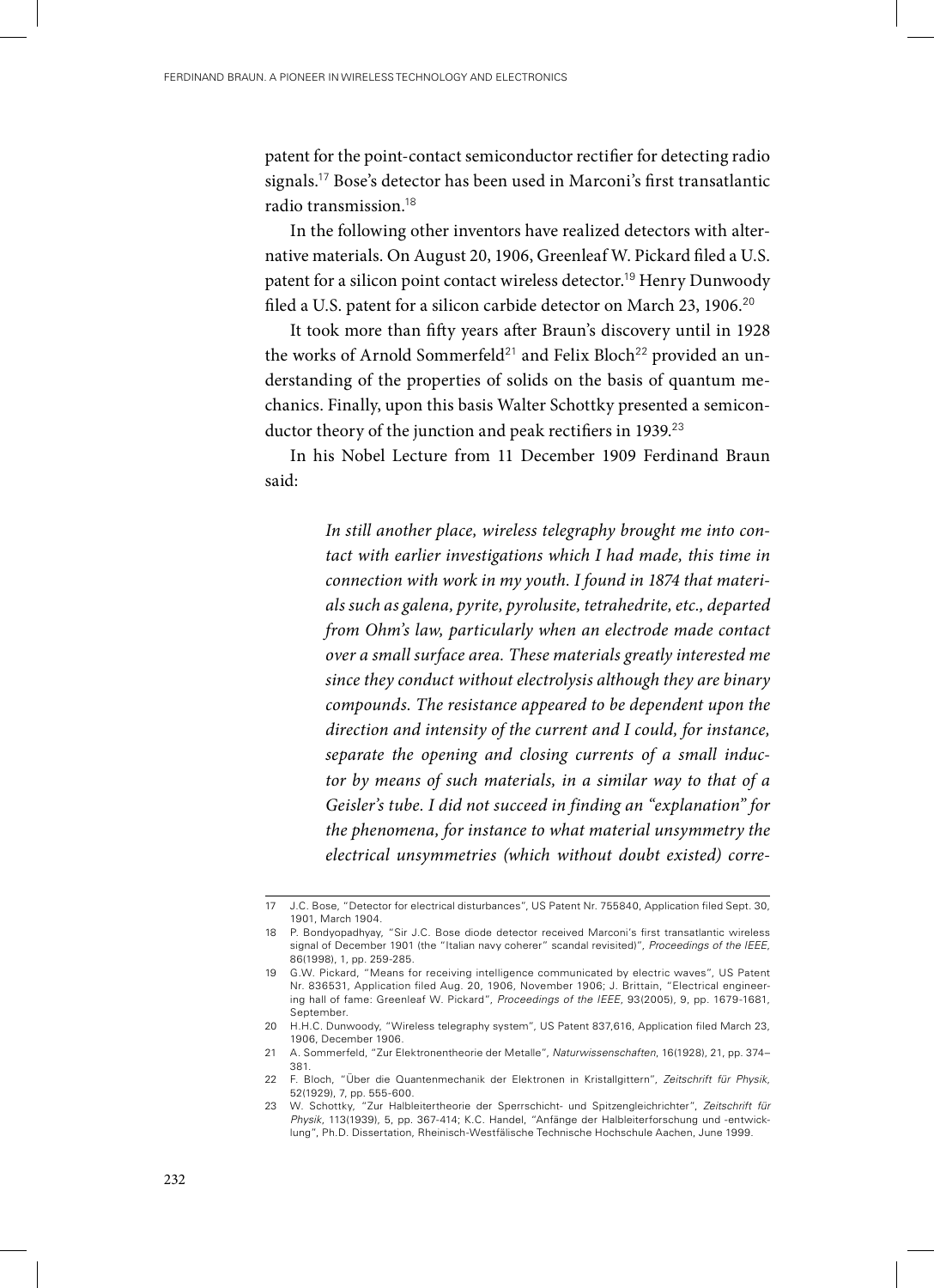*sponded. I had to content myself with showing that the observed phenomena were not brought about through secondary effects such as heating. I was able to demonstrate that it appeared – at least qualitatively – even in 1/500 second, and I was convinced that – perhaps at the furthest limits – an inertialess process was concerned,…*

# Ferdinand Braun as an educator

Let us go back to the year 1874 when Ferdinand Braun has moved as a Gymnasium teacher to Leipzig, where he has been striving for stronger emphasis of mathematics and natural science in high-school education. In this time he wrote the book *The young Mathematician and Natural Scientist – An Introduction into the Secrets of the Number and the Miracles of Numeration*. <sup>24</sup> The aim of this book was to stimulate young people in mathematical thinking. In twenty-five chapters narrating evening conversations and entertainments of young people he introduces the young readers to mathematical principles governing physics, crystallography and biology. The chapters follow the course of the year. A summer thunderstorm in August gives rise to the discussion of electricity and sound. He applies combinatorics to early semaphore based communications technology. Starting with Achilles and the turtle he explains infinite series. He demands from his readers to undertake the effort solving the problems using pencil, paper, circle and ruler. He describes experiments, which the reader can perform easily.

Ferdinand Braun explains to the reader the difference between mathematics and natural science. For numbers we can find the true laws since numbers we have created with our mind, and therefore we know their meaning. In contrast to this the nature encounters the scientist as something extrinsic and it happens over and over again that we are taking an apparent rule as a law. Laws of nature have not to be considered as properties of nature but are achievements of the human mind facilitating the description of processes in nature.

This book, written for young people, also is a credo of Ferdinand Braun's scientific ethics. A reprint of the book, containing only sixteen chapters appeared in 1999.<sup>25</sup>

<sup>24</sup> F. Braun, *Der junge Mathematiker und Naturforscher. Einführung in die Geheimnisse der Zahl und Wunder der Rechenkunst* (Verlag Otto Spamer, 1876).

<sup>25</sup> K.F. Braun, *Geheimnisse der Zahl und Wunder der Rechenkunst* (Reinbek bei Hamburg, 1999).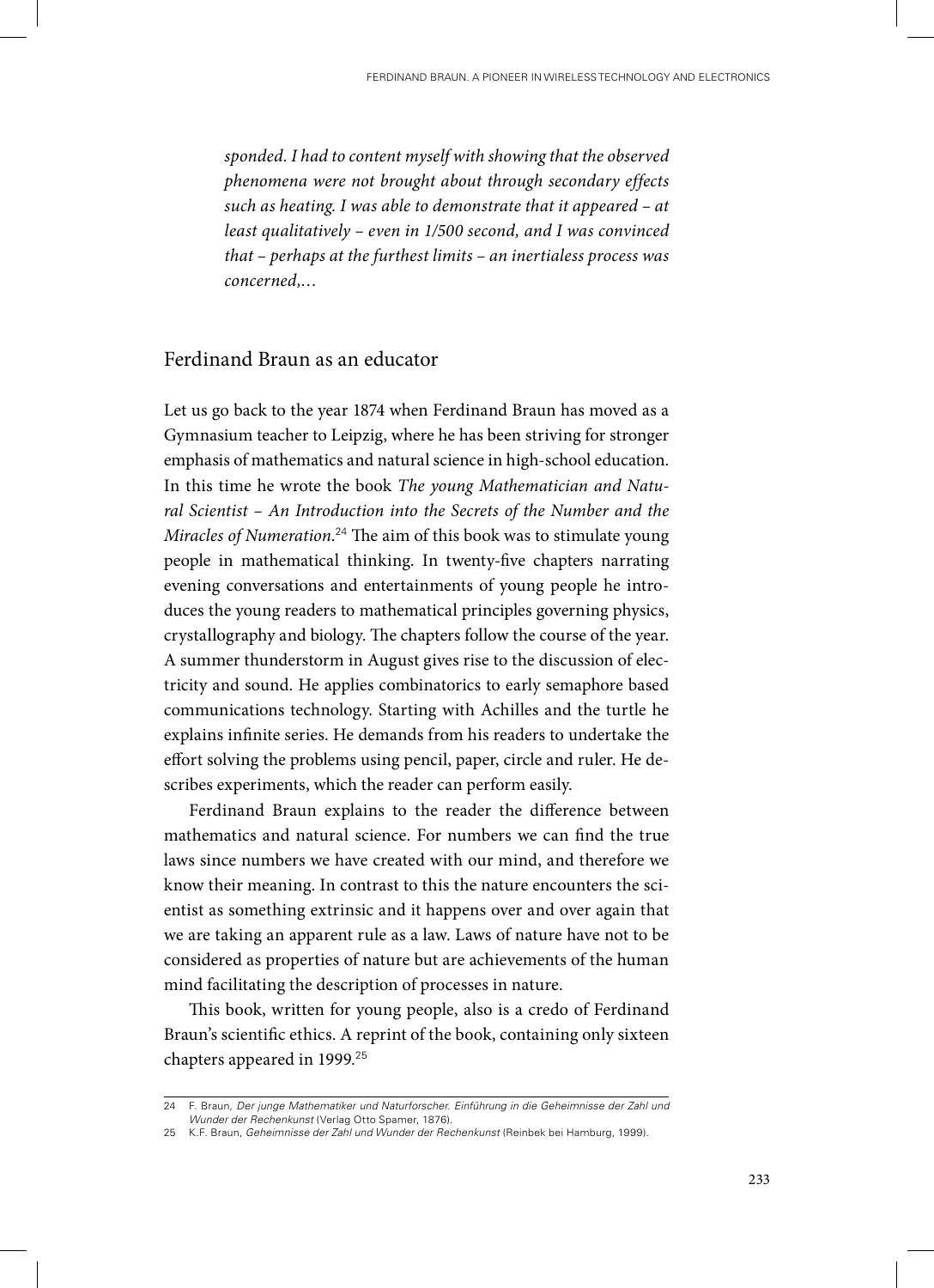## Persons, locations and areas

In 1877 Ferdinand Braun was appointed Extraordinary Professor of Theoretical Physics at the University of Marburg. At this time Theoretical Physics has been considered subsidiary to General Physics and the positions exhibited only minor endowment. His chances for own experimental work have been quite limited and when he received in 1879 a call from the University Straßburg as the follower of Wilhem Conrad Röntgen, he accepted with pleasure and moved there in summer term 1880. Here he has had excellent working conditions and could qualify for the first appointment as Ordinary Professor which he obtained in 1883 at the Polytechnic School in Karlsruhe. Here he also became head of an own institute. From there he moved in 1885 to the University Tübingen. Soon after his arrival in Tübingen he married Amélie Bühler and in the following years four children Siegfried, Hildegard, Konrad Ferdinand, and Erika Maria were born. Figure 1 shows the photograph of Ferdinand Braun with his signature.



**Figure 1.** Photography of Ferdinand Braun with his signature (Photo: Deutsches Museum, Munich).

In these years Ferdinand Braun gave numerous excellent contributions to physics. One interesting development has been Braun's electrometer.<sup>26</sup> The University mechanic Albrecht fabricated the elec-

<sup>26</sup> Hars, *Ferdinand Braun (1850-1918)*.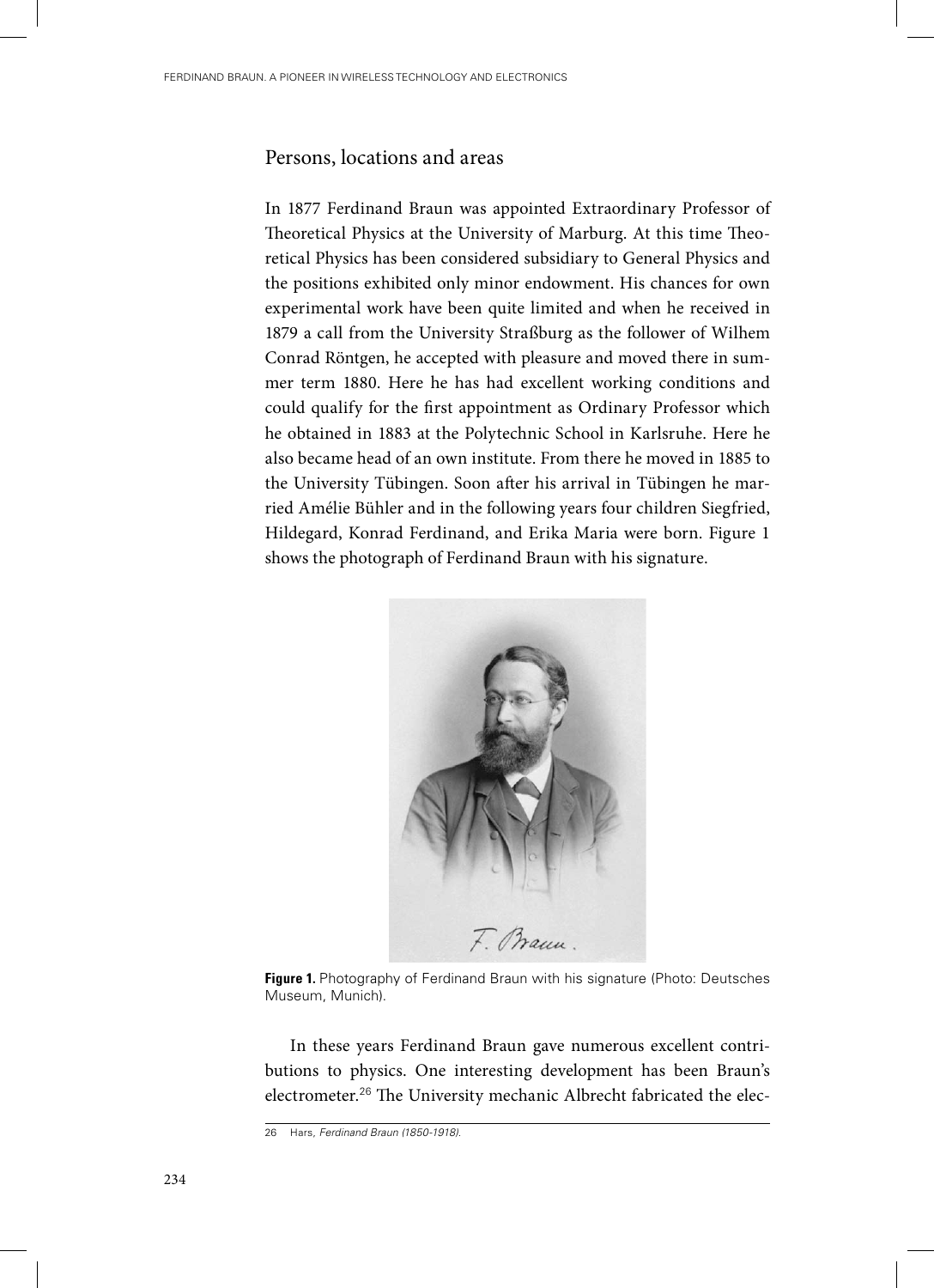trometer designed by Ferdinand Braun in three versions with different calibrations up to 10,000 V. Ferdinand Braun's considerable demand for precise equipment at his institute in Tübingen brought him in contact with Eugen Hartmann.

Motivated by the physics Professor Friedrich Kohlrausch from the University Würzburg who needed assistance in construction of precise physical measurement equipment, in 1879, the young mechanic and former assistant of Wilhelm Weber, Eugen Hartmann founded a physical workshop.<sup>27</sup> Hartmann has been quite successful with his enterprise but he was lacking the funds for further expansion. When Ferdinand Braun's eldest brother Wunibald, a businessman who has spent some successful years in St. Petersburg returned to Germany, Ferdinand brought him into contact with Eugen Hartmann, and both founded in 1882 the company "E. Hartmann & Co, Würzburg" which later became "Hartmann & Braun", a world famous manufacturer of precise electrical measurement equipment. Hartmann and Braun lasted for nearly 120 years. In 1999 it has been completely integrated into the Asea Brown Boveri (ABB) group.



**Figure 2.** Ferdinand Braun in the auditorium of the Physikalische Institut of the Universität Straßburg (Photo: Deutsches Museum, Munich).

In 1895 Ferdinand Braun returned to Straßburg, where he remained, now as an Ordinary Professor and Head of the Physikalische

<sup>27</sup> U. Haehnle, *Hartmann & Braun* (Neustetten, 2005).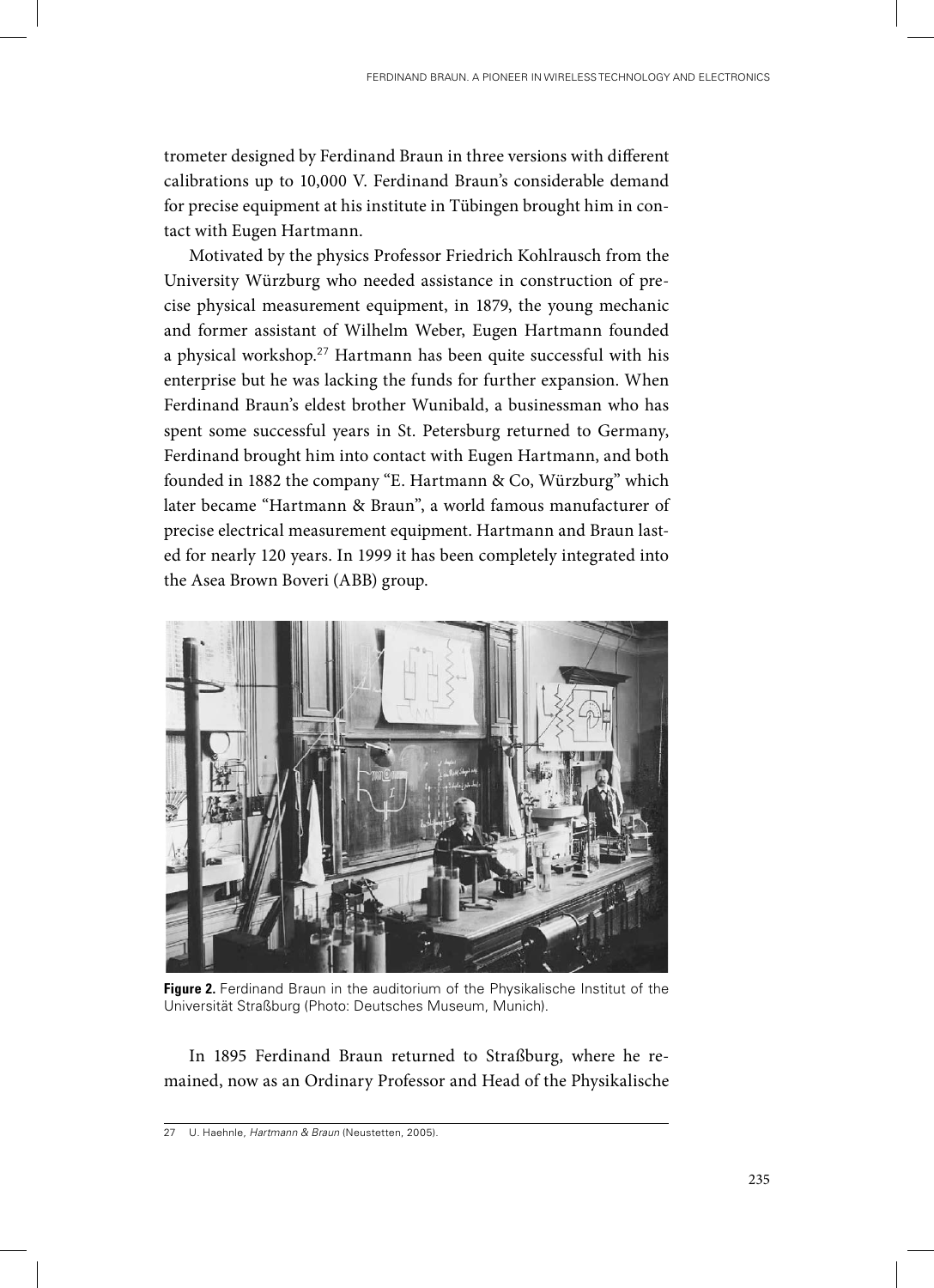Institut. Figure 2 shows Ferdinand Braun in his later years, giving an experimental physics presentation in the auditorium of the Physikalische Institut of the Universität Straßburg, and Figure 3 shows him together with assistants and students, around 1910.



**Figure 3.** Ferdinand Braun together with assistants and students, around 1910 (Photo: Deutsches Museum, Munich).

# Braun's tube

On New Year's Day 1896 Ferdinand Braun has read Wilhelm Conrad Röntgen's publication *Über eine neue Art von Strahlen* just published on 28 December 1895.<sup>28</sup> On 8 November 1895, Röntgen had discovered in the Physikalische Institut of the Universität Würzburg a new kind of rays, which he called *X-rays*, and for which he should be awarded the very first Nobel Prize in Physics in 1901.<sup>29</sup> These invisible rays had the property to go through matter and could be visualized via a fluorescent screen or a photographic plate. When Ferdinand Braun gave this manuscript to his assistant Jonathan Zenneck to read he com-

<sup>28</sup> W.C. Röntgen, "Über eine neue Art von Strahlen (Vorlaüfige Mitteilung)", *Sitzungsberichte der Würzburger Physik.-Medic. Gesellschaft* (1895).

<sup>29</sup> Röntgen, "Über eine neue Art von Strahlen (Vorläufige Mitteilung)"; W.C. Röntgen, "Über eine neue Art von Strahlen (2. Mitteilung)", *Sitzungsberichte der Würzburger Physik.-Medic.-Gesellschaft* (1896); W.C. Röntgen, "Ueber eine neue Art von Strahlen", *Annalen der Physik*, 300(1898), 1, pp. 12-17; W. Petzold, "Zur Entdeckung der Röntgenstrahlen vor 90 Jahren", *Physik in unserer Zeit*, 16(1985), 6, pp. 191-193.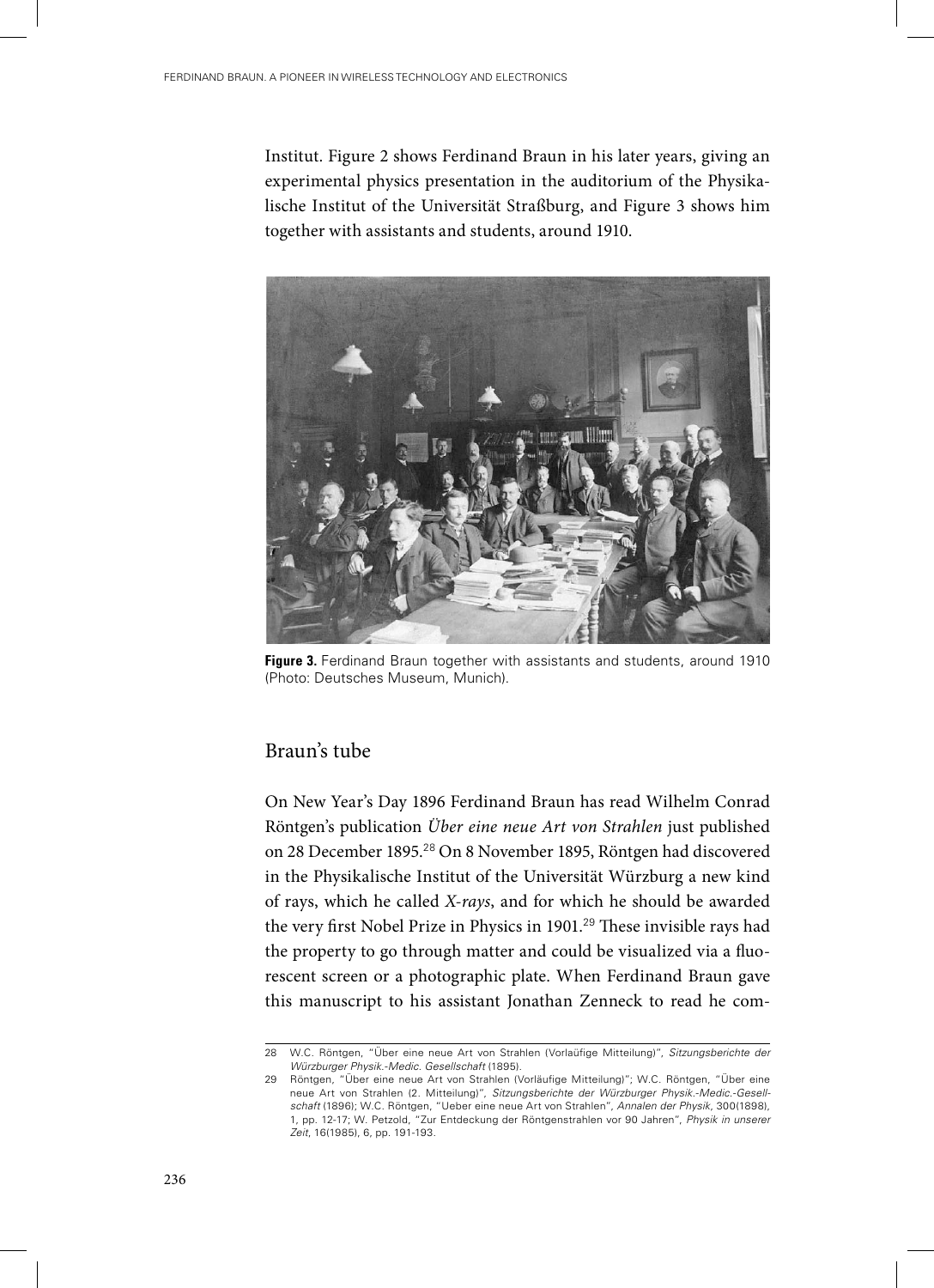mented "Röntgen always has been a sane man and we not yet have shrovetide".<sup>30</sup> Now Ferdinand Braun's attention was attracted by the area of X-rays and cathode rays.

Ferdinand Braun's second epoch-making invention has been the cathode ray tube, also called *Braunsche Röhre* (Braun's tube).<sup>31</sup> In a single short paper published in Annalen der Physik on 15 February 1897, entitled "Ueber ein Verfahren zur Demonstration und zum Studium des zeitlichen Verlaufes variabler Ströme" [About a method for demonstration and investigation of the time dependence of time-variable currents] Ferdinand Braun not only described design and realization of his tube but also presented its application as an oscilloscope.<sup>32</sup> To fully assess the achievement of Ferdinand Braun we have to keep in mind that cathode rays in vacuum have been discovered by William Crookes one year before<sup>33</sup> and the existence of the electron was not known at this time. J.J. Thomson has announced his discovery of the electron during the course of his evening lecture to the Royal Institution on Friday, April 30, 1897.<sup>34</sup>



Figure 4. Schematic drawing of Braun's tube<sup>35</sup>.

Figure 4 shows the schematic drawing of Braun's tube presented in his publication.<sup>36</sup> In the first paragraph of his paper Ferdinand Braun gives the following description:

<sup>30</sup> Schmucker, "Jonathan Zenneck: 1871-1959".

<sup>31</sup> Braun, "Ueber ein Verfahren zur Demonstration und zum Studium des zeitlichen Verlaufes variabler Ströme"; J.J. Peters, "A history of television", *European Broadcasting Union* (2000); M. Thumm, "Historical German contributions to physics and applications of electromagnetic oscillations and waves", in *Proc. Int. Conf. on Progress in Nonlinear Science, Nizhny Novgorod, Russia*, 2(2001), pp. 623-643; M. Thumm, "Historical German contributions to physics and applications oscillations and waves", in: T. K. Sarkar, R. Mailloux, and A. A. Oliner eds., *History of Wireless* (New York, 2006), pp. 327-348.

<sup>32</sup> Braun, "Ueber ein Verfahren zur Demonstration und zum Studium des zeitlichen Verlaufes variabler Ströme".

<sup>33</sup> C.N. Hinshelwood "William Crookes", University of Oxford, Department of Chemistry, Website. http://www.chem.ox.ac.uk/icl/heyes/ LanthAct/Biogs/Crookes.html.

<sup>34</sup> J.J. Thomson, "On cathode rays", *Phil. Mag.*, s. 5, 44(1897), 8, p. 293; J.J. Thomson, "Carriers of negative electricity", in: *From Nobel Lectures, Physics 1901-1921* (Amsterdam, 1967).

<sup>35</sup> Braun, "Ueber ein Verfahren zur Demonstration und zum Studium des zeitlichen Verlaufes variabler Ströme".

<sup>36</sup> Braun, "Ueber ein Verfahren zur Demonstration und zum Studium des zeitlichen Verlaufes variabler Ströme".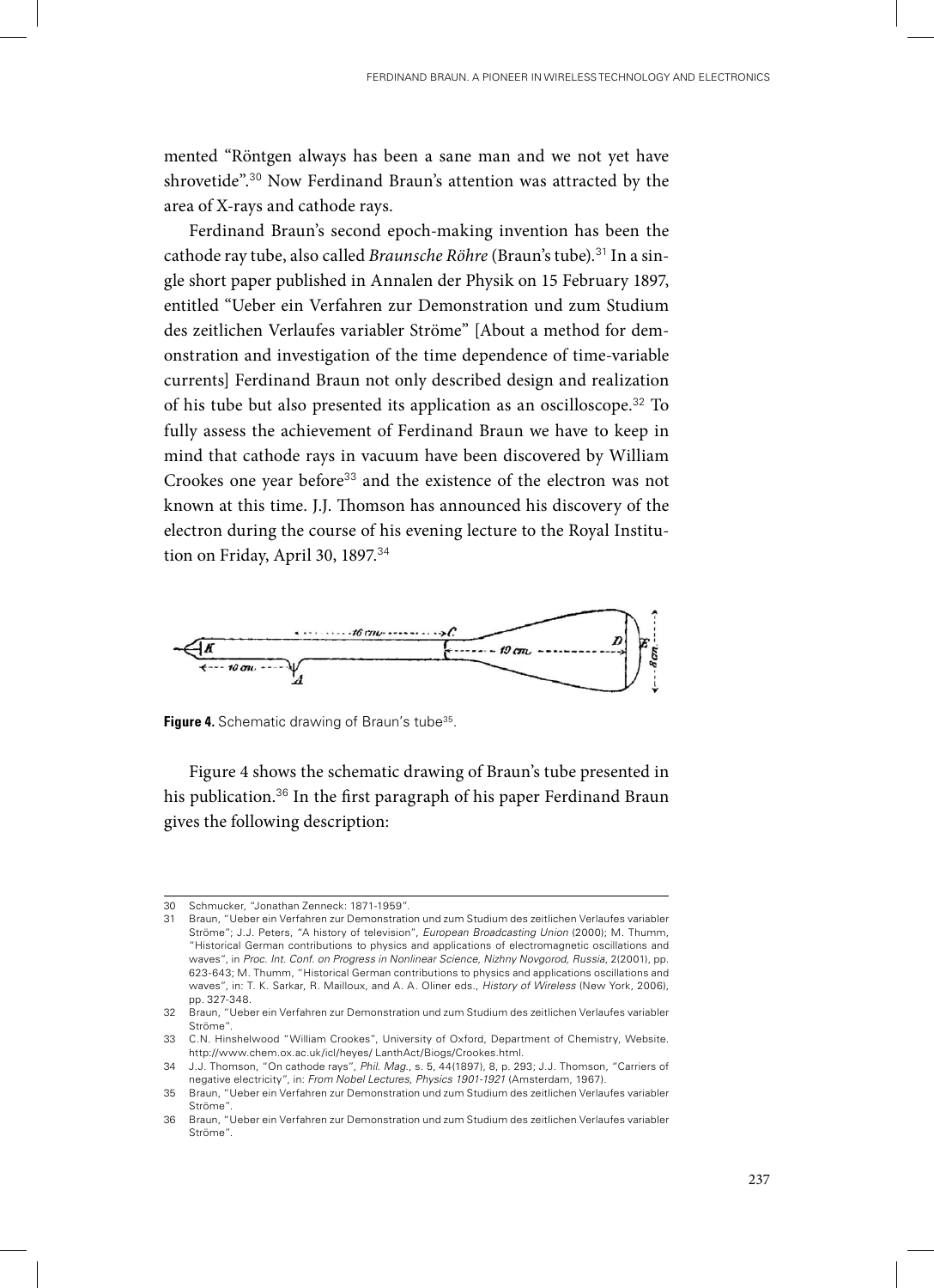*The method described in the following utilizes the deflectability of cathode rays by magnetic forces. These rays have been produced in tubes, from one of which I will specify the dimension, since these ones seem to me to be in general the most advantageous ones (Figure 5). K is the aluminium cathode, A the anode, C an aluminium diaphragm with a hole of 2 mm diameter. D is a mica screen covered with phosphorescent dye. The glass well E must be applied as uniform as possible, so that the fluorescent spot effected by the cathode ray can be seen.* 



**Figure 5.** The Braun's tube (Photo: Deutsches Museum, Munich).

Ferdinand Braun mentions that Franz Müller, the successor of Heinrich Geißler in the workshop for physical instruments founded by Geißler in Bonn has fabricated the tube in established excellent quality. Figure 5 shows the photograph of an original Braun's tube.

The high voltage required for the experiments has been generated with a Toepler influence machine. For the deflection of the cathode ray Ferdinand Braun applied a magnetic field generated by a magnetization coil positioned close to the diaphragm and with axis perpendicular to the axis of the tube. This coil he called "indicator coil". To observe the time dependence of time-variable currents he deflected the cathode ray with a single coil and observed the screen via a rotating mirror. Although he has shown in the same paper also two-dimensional deflection using two perpendicular indicator coils, he used the rotating mirror solution since a linear ramp generator has not been available at this time. Figure 6a shows the sinusoidal time dependence of a 50 Hz ac current from the grid of the Straßburg power station in comparison with the sinusoidal oscillation of a tuning fork depicted in Figure 6b. The curves were sketched by hand according to their appearance in the rotating mirror.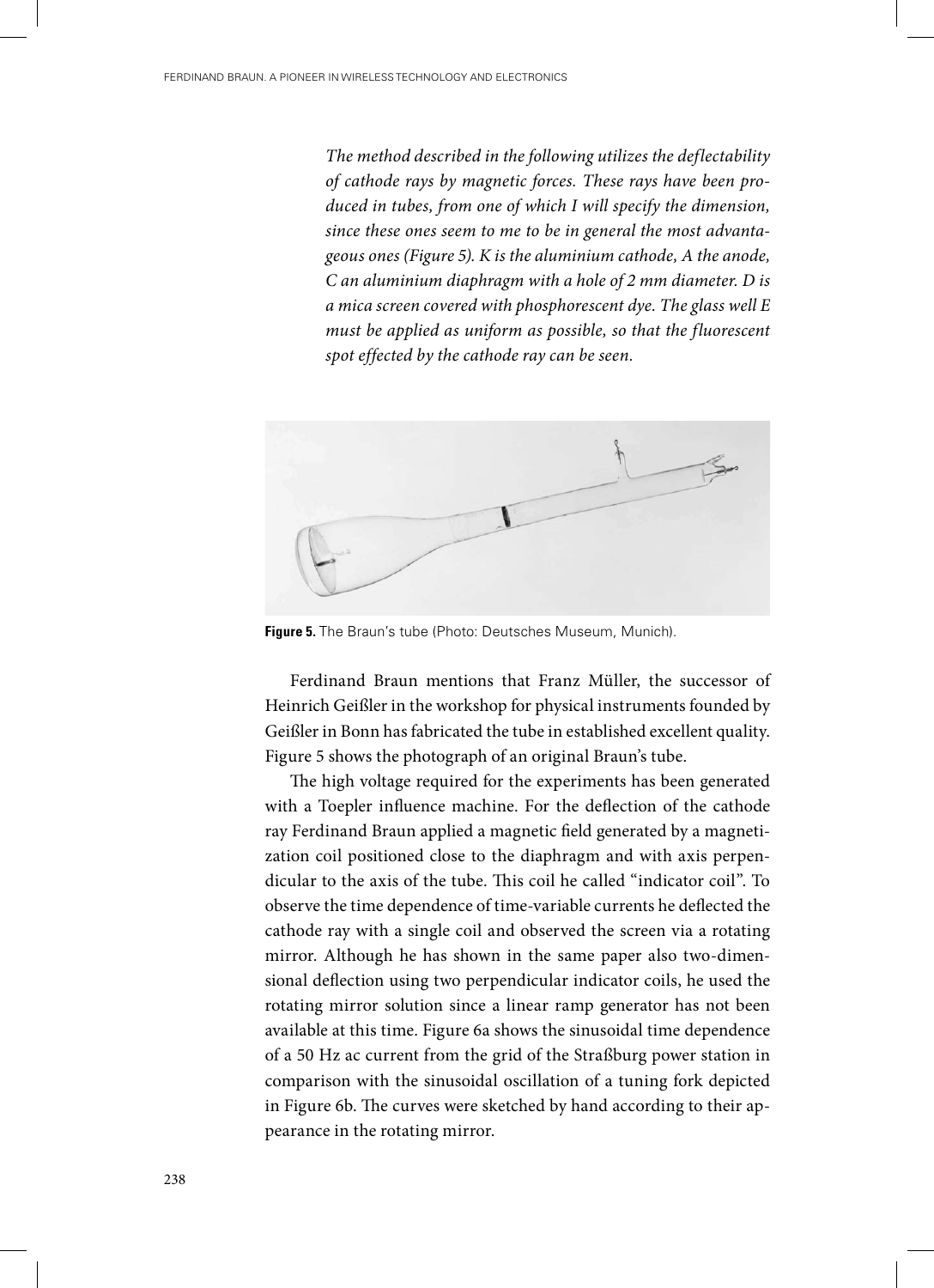**Figure 6.** Measured waveforms of the time dependence of (a) ac current of the Straßburg power station, (b) tuning fork oscillation<sup>37</sup>.

Figure 7 shows the time dependence of the current through the primary coil of an induction coil. For open secondary coil (case a), the rise α-β of the current occurs such fast that this part of the curve is difficult to realize. During the interval β-γ the spark at break still gives contact.

With an arrangement of two perpendicular indicator coils Ferdinand Braun also has demonstrated two-dimensional deflection of the cathode ray. He supplied both indicator coils with currents flowing through the primary and secondary of a Ruhmkorff coil with fixed interruptor. By inserting inductors without and with iron cores and also connecting a capacitor to the circuit he could vary the phase delay between the indicator coils and also produce  $3<sup>rd</sup>$  harmonics as can be seen from the Lissajou's figures depicted in Figure 8.

This invention also became important for his research work on wireless telegraphy. Let me cite from his Nobel Lecture from 11 December 1909:

> *…might perhaps recall an accessory which was of great use to me and other experimenters. I mean the cathode-ray tube which I described in 1897. It provided a visual picture of current- and voltage-waveforms up to 100 kc/s, and was the means by which investigations of period, waveform, intensity and thereby damping, as well as relative phases, could be made.*<sup>38</sup>



**Figure 7.** Measured waveforms of the time dependence oft the current through the primary coil of a Ruhmkorff induction coil for (a) secondary coil open circuited, (b) secondary circuit short-circuited, (c) secondary coil terminated with a capacitor<sup>39</sup>.

<sup>37</sup> Braun, "Ueber ein Verfahren zur Demonstration und zum Studium des zeitlichen Verlaufes variabler Ströme".

<sup>38</sup> Braun, "Electrical oscillations and wireless telegraphy".

<sup>39</sup> Braun, "Ueber ein Verfahren zur Demonstration und zum Studium des zeitlichen Verlaufes variabler Ströme".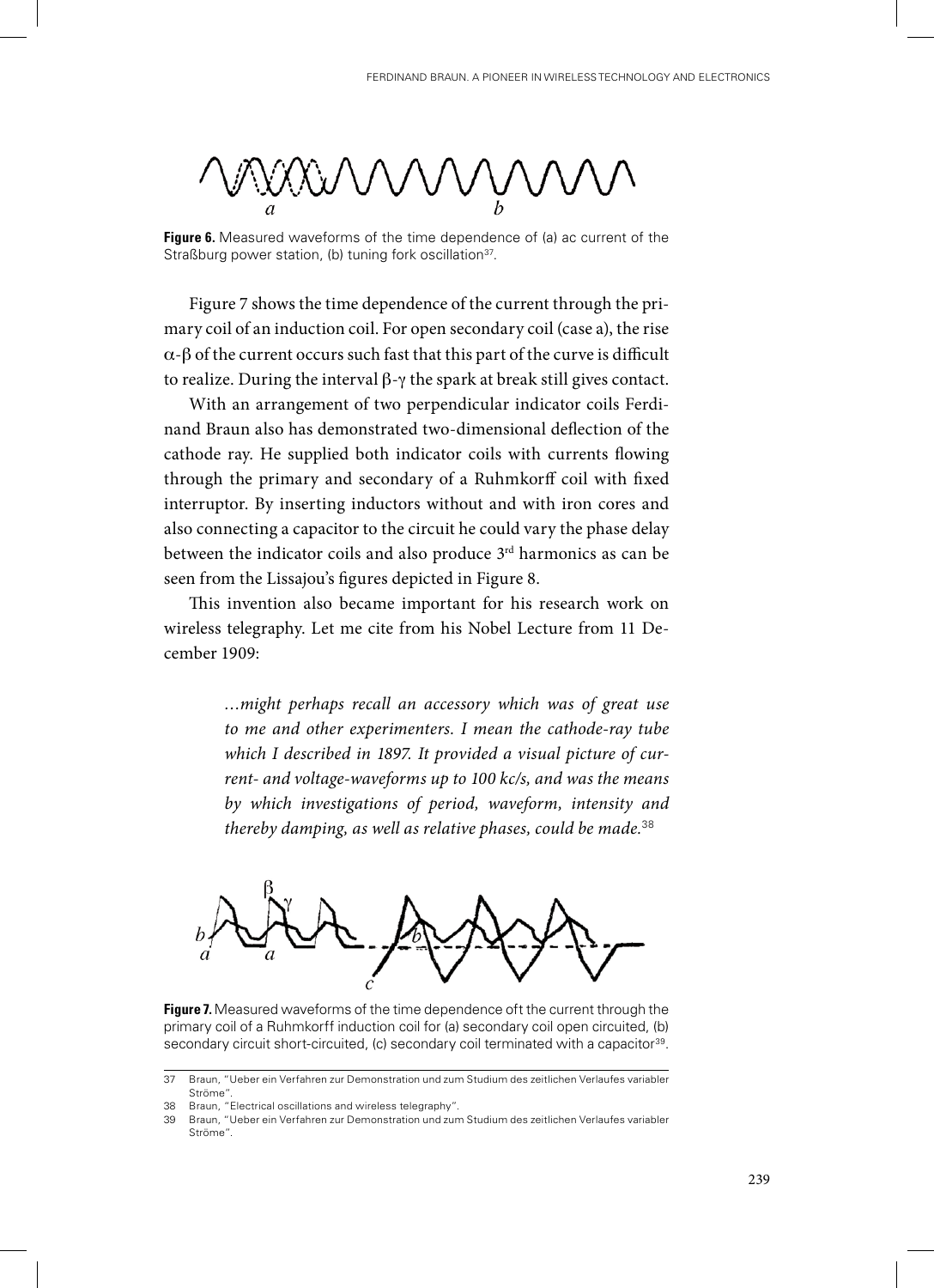

Figure 8. Measured Lissajou's figures<sup>40</sup>.

With this cathode ray tube Ferdinand Braun also has realized the first cathode ray oscilloscope. For one century cathode ray tubes have been the dominant electronic display devices and have made possible television and radar.

## Wireless telegraphy

Heinrich Hertz, who on 11 November 1886, has demonstrated generation, transmission and detection of electromagnetic waves experimentally for the first time<sup>41</sup> never has intended to utilize them for communications. Wireless telegraphy has been established by Guglielmo Marconi, an engaged and ambitious autodidact. He never has studied physics but has had the opportunity to attend courses of Professor Augusto Righi at the University Bologna, where he became acquainted with wireless transmission. In 1895 Guglielmo Marconi, in the age of 21, performed his first wireless transmission experiments. In the year 1897 he already could bridge a distance of 14 km between Lavernock Point and the island Flat Holme in the Bristol Channel and in 1899 he has been able to bridge the English Channel. The early history of wireless telegraphy is reviewed in.<sup>42</sup>

In 1897 Adolph Slaby, Professor at the Charlottenburg Technical Academy in Berlin, participated in Marconi's wireless telegraphy experiments across the English Channel. After returning to Berlin, on 7 October 1897 he succeeded in establishing a 21 kilometer wireless

<sup>40</sup> Braun, "Ueber ein Verfahren zur Demonstration und zum Studium des zeitlichen Verlaufes variabler Ströme".

<sup>41</sup> H. Hertz, "Ueber sehr schnelle electrische Schwingungen", *Annalen der Physik und Chemie*, 267(1887), 7, pp. 421-448, .

<sup>42</sup> M. Thumm, "Historical German contributions to physics and applications of electromagnetic oscillations and waves"; M. Thumm, "Historical German contributions to physics and applications oscillations and waves"; I.V. Lindell, "Wireless before Marconi", in: T. K. Sarkar, R. Mailloux, and A. A. Oliner eds., *History of Wireless*, pp. 247-266; J.S. Belrose, "The development of wireless telegraphy and telephony, and pioneering attempts to achieve transatlantic wireless communications", in *History of Wireless*, pp. 349-420.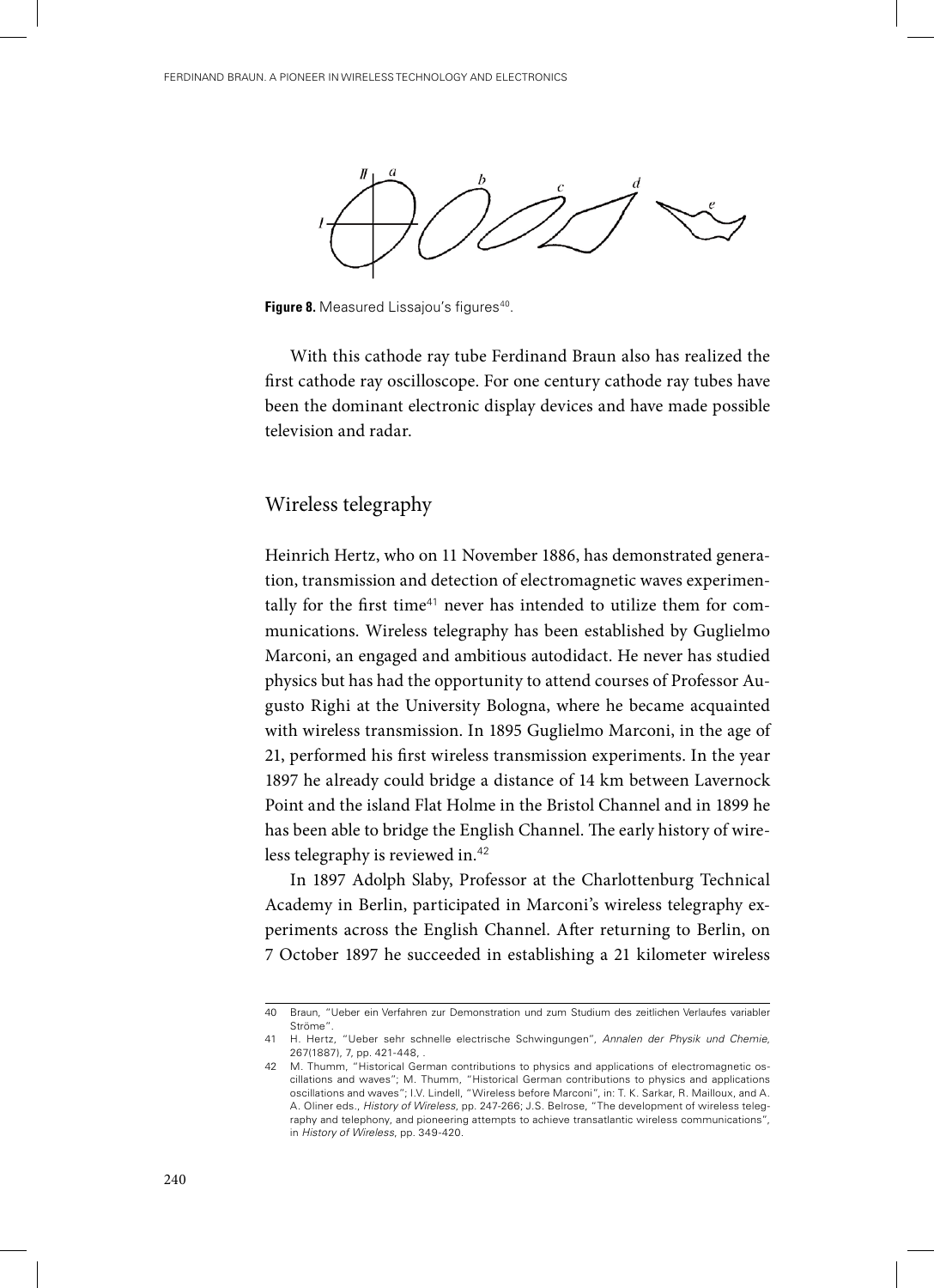transmission between Schöneberg and Rangsdorf, which has been a world record.<sup>43</sup>

In 1898 Ferdinand Braun rather by chance came to wireless telegraphy. The entrepreneur Ludwig Stollwerck who has made his fortune with chocolate vending machines was going to engage in a consortium dealing with the development of wireless telegraphy and contacted Ferdinand Braun for expert advice.<sup>44</sup>

In his work on wireless transmission Ferdinand Braun has been assisted by Mathias Cantor and Jonathan Zenneck (Figure 9). Mathias Cantor investigated Branly's coherer,<sup>45</sup> the most sensitive radio wave detector device at this time, the operation of which is based on an electrical conduction instability that occurs in an oxidized metallic powder under a constraint.<sup>46</sup> Cantor has shown that also continuous electrical discharges through gas under low pressure can generate electromagnetic waves.<sup>47</sup>



**Figure 9.** Jonathan Zenneck, Ferdinand Braun, and Mathias Cantor (from the left) in the laboratory of the der Universität Straßburg at 1899 (Photo: Deutsches Museum, Munich).

<sup>43</sup> M. Salazar-Palma, T.K. Sarkar, and D.L. Sengupta, "A chronology of developments of wireless communication and supporting electronics", in: *History of Wireless*, pp. 53-164.

<sup>44</sup> Hars, *Ferdinand Braun (1850-1918)*; G. Schmucker, "Jonathan Zenneck: 1871-1959".

<sup>45</sup> E. Branly, "Variations de conductibilité sous diverses influences électriques", *C. R. Acad. Sci. Paris*, 111(1890), pp. 785-787.

<sup>46</sup> E. Falcon and B. Castaing, "Electrical conductivity in granular media and Branly's coherer: A simple experiment", *American Journal of Physics*, 73(2005), 4, pp. 302–307.

<sup>47</sup> M. Cantor, "Ueber die Entladungsform der Elektricität in verdünnter Luft", *Annalen der Physik und Chemie*, 303(1899), 2, pp. 481-484.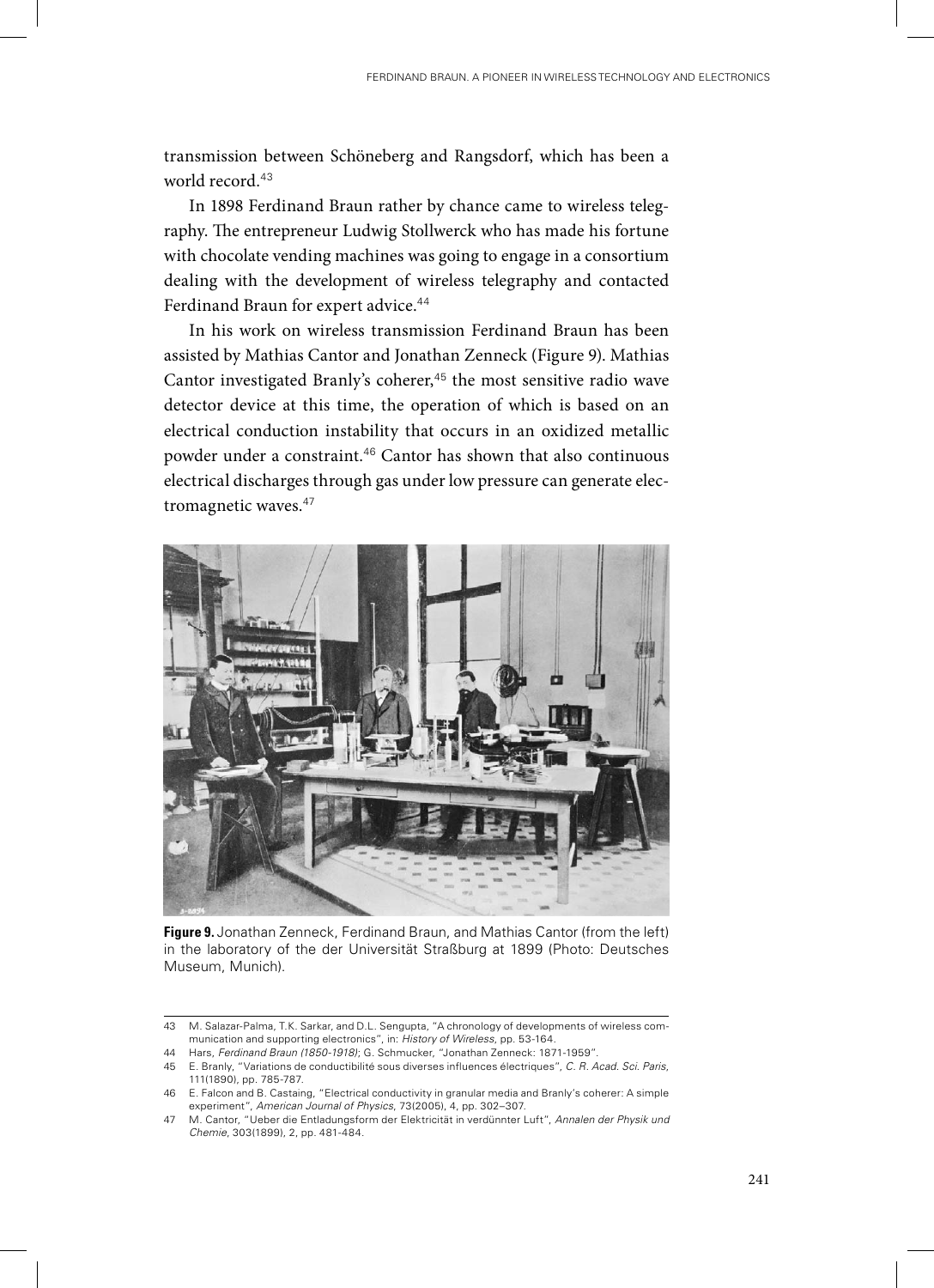Braun studied the work of Lodge, Marconi and Slaby and tried to find out why both, Marconi and Slaby had difficulties to increase the distance of wireless transmission. Marconi already had performed wireless transmission over 50 km, however, this required a large transmitter power.

Figure 10a shows various arrangements of the tightly coupled primal Marconi transmitter. In all three cases the spark gap excited by a Ruhmkorff induction coil S is directly connected to antenna and ground. In Figure 10a1 the transmitter exhibits only an antenna wire. As in the Hertzian arrangement from 1886 the steep transients of the spark discharges excite eigenoscillations of the antenna wire. In Figure 10a2 a plate on the top of the antenna wire is added, providing a capacitive load. In Figure 10a3 the Hertzian spark gap is replaced by the so-called Righi oscillator, a system with three sparks, where the oscillating discharge in the center does not take place in the air. This arrangement yielded no improvement. Augusto Righi's main achievement is having motivated Guglielmo Marconi to engage himself in wireless transmission. In his paper from 1952 Jonathan Zenneck has pointed out that at the time when Marconi has made his experiments many researchers were thinking, that in the spark gap oscillations of very short wavelength in the order of centimeters are generated which than are travelling upwards through the antenna wire.<sup>48</sup> This makes the concept of the Righi oscillator graspable. Although we know today that the primal Marconi transmitter exhibited inherent drawbacks we have to acknowledge that with this arrangement for the first time wireless telegraphy has been realized.



Figure 10. Spark gap transmitters: a) Primal Marconi transmitters with 1) only spark gap, 2) plate, 3) plate and Righi oscillator; b) Braun's coupled transmitter arrangement, after<sup>49</sup>.

<sup>48</sup> J. Zenneck, "Aus der Kindheit der drahtlosen Telegraphie", *Naturwissenschaften*, 39(1952), 18, pp. 409-418.

<sup>49</sup> Zenneck, "Aus der Kindheit der drahtlosen Telegraphie".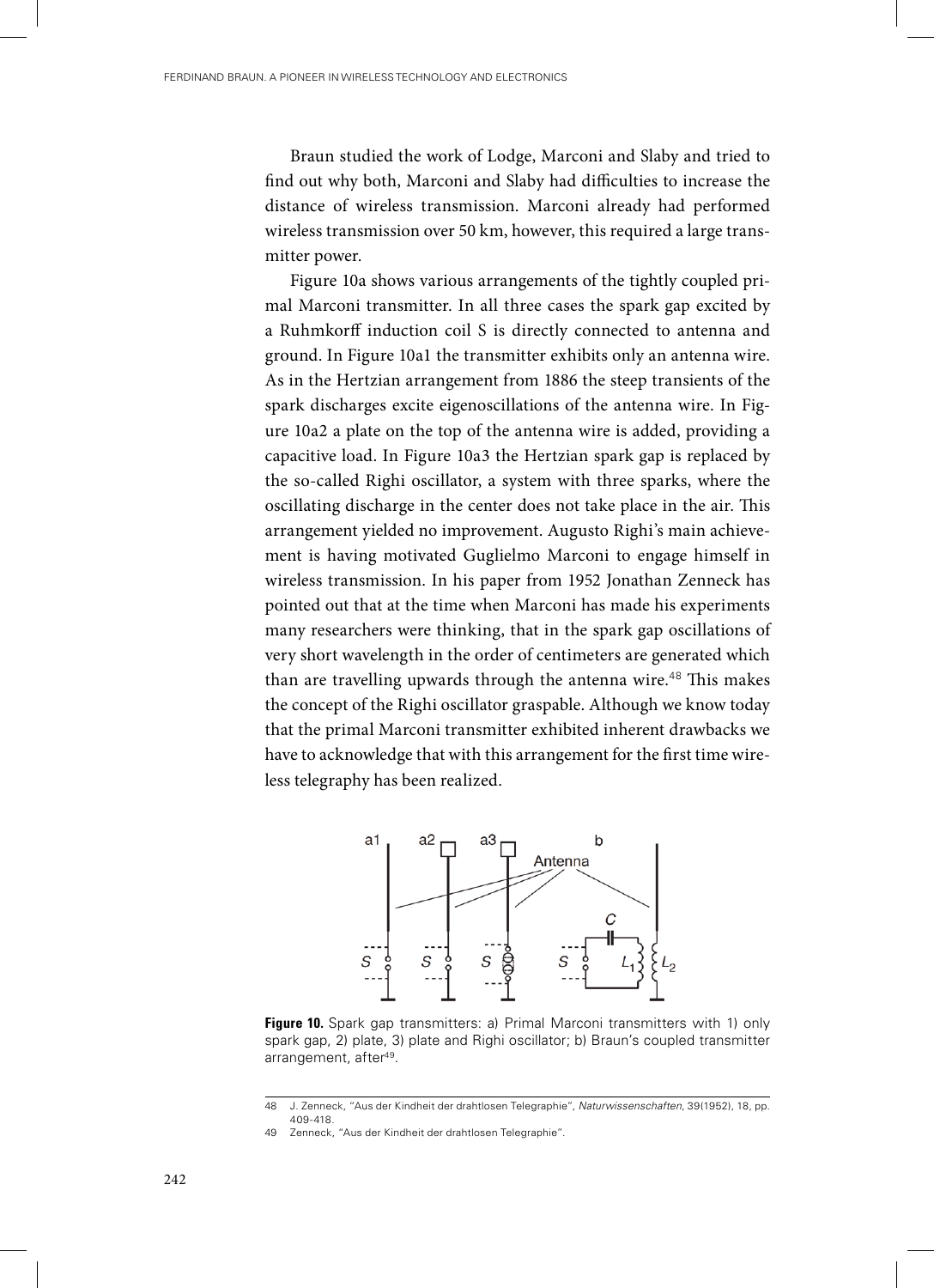The tight coupling of the antenna to the oscillator in the Marconi arrangements yielded high damping and consequently the distribution of the transmitted power over a broad frequency band and therefore interference to other stations. The power losses were high and a tuning of the transmitter was not possible.



**Figure 11.** Closed resonant circuit with air transformer after Ferdinand Braun from year 1898 (Collection of Deutsches Museum, Munich).

Ferdinand Braun intentionally wanted to use longer wavelengths. According to B.W. Feddersen this could be achieved using capacitors.50 Therefore Ferdinand Braun has chosen an arrangement according to Figure 10b where he could distribute the two tasks, generation of oscillation and radiation over two circuits. The loose coupling between the spark-gap oscillator and the antenna yielded lower damping, a narrower spectral width of the radiated pulses and higher power efficiency. The circuit could be tuned in frequency and using two resonant circuits further improved the efficiency. Braun patented a transceiver with coupled resonant circuits (DR Patent Nr. 111578, October 14, 1898).<sup>51</sup> Figure 11 shows a replica of the closed resonant circuit with air transformer after Ferdinand Braun from year 1898.<sup>52</sup>

<sup>50</sup> Zenneck, "Aus der Kindheit der drahtlosen Telegraphie"; B.W. Feddersen, *Beiträge zur Kenntniss des elektrischen Funkens* (C. F. Mohr, 1857).

<sup>51</sup> F. Braun, "Schaltungsweise des mit einer Luftleitung verbundenen Gebers für Funkentelegraphie", DR Patent Nr. 111578, October 14 1898; F. Braun, "Telegraphiersystem ohne fortlaufende Leitung", DR Patent Nr. 115081, July 12 1898; F. Braun, "Reinforcement of electrical waves and avoidance of loss by straying, reflection, and the like, by means of a condenser", GB Patent Nr. 189905104, Application filed November 3, 1899, March 8 1900.

<sup>52</sup> Braun, "Telegraphiersystem ohne fortlaufende Leitung".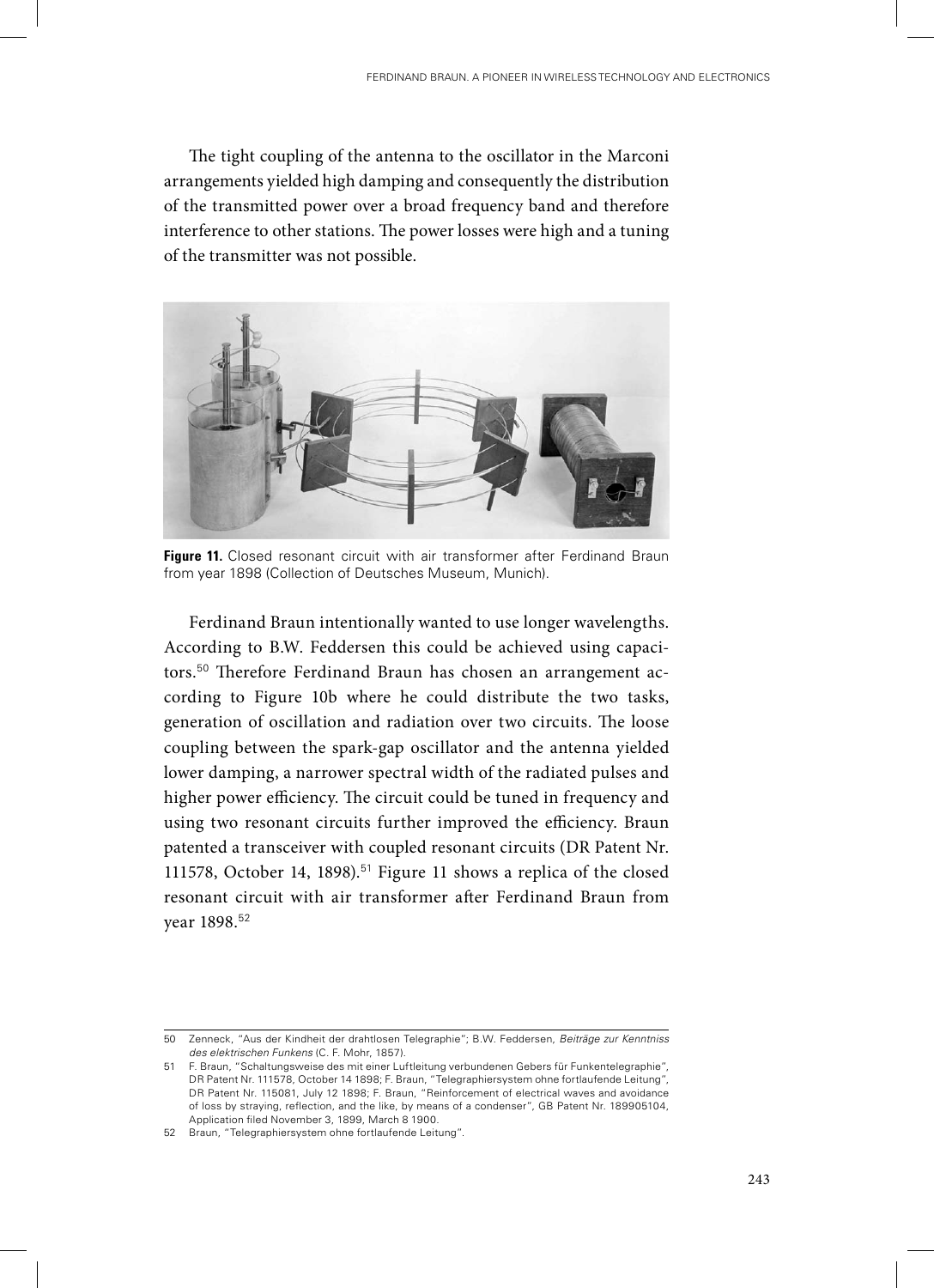

**Figure 12.** Time dependence of the currents in Braun's coupled transmitter – capacitor circuit (upper trace), antenna circuit (lower trace), after<sup>53</sup>.

The time response in the primary and secondary coils of Braun's coupled transmitter are depicted in Figure 12.<sup>54</sup> The transient shows the superposition of two attenuated eigenoscillations according to the two resonant frequencies of the coupled system.

Ferdinand Braun has made his first transmission experiments in 1898 in Straßburg and at the Rhine where he could bridge distances of 1600 m and at the North Sea near Cuxhaven where he reached 3km.

After assignment of the patent<sup>55</sup> Ferdinand Braun gave a presentation about his work on wireless telegraphy at the Straßburg Society of Natural Science and Medicine on 16 November 1900,<sup>56</sup> and in 1901 he published his book on wireless telegraphy.<sup>57</sup>

In his Nobel Lecture from 11 December 1909 Ferdinand Braun has said

*If I am to give you the general thoughts and concepts which guided me I must ask you to carry yourselves back with me to the standpoint of our knowledge at that time. What facts were at our disposal and what conclusions could be drawn from them? It was known how sensitive the Hertzian oscillations were to the quality of the spark, and also that lengthening the spark led to definitely deleterious effects whereby the spark became 'inactive'. Hertz had already, in his first work, called attention to the strong damping of the oscillators and compared their electrical oscillations with the ill-defined acoustic oscillations of wooden rods.*<sup>58</sup>

<sup>53</sup> Zenneck, "Aus der Kindheit der drahtlosen Telegraphie".

<sup>54</sup> Zenneck, "Aus der Kindheit der drahtlosen Telegraphie".

<sup>55</sup> Braun, "Schaltungsweise des mit einer Luftleitung verbundenen Gebers für Funkentelegraphie".

<sup>56</sup> Hars, *Ferdinand Braun (1850-1918)*.

<sup>57</sup> Braun, *Drahtlose Telegraphie durch Wasser und Luft*.

<sup>58</sup> Braun, "Electrical oscillations and wireless telegraphy".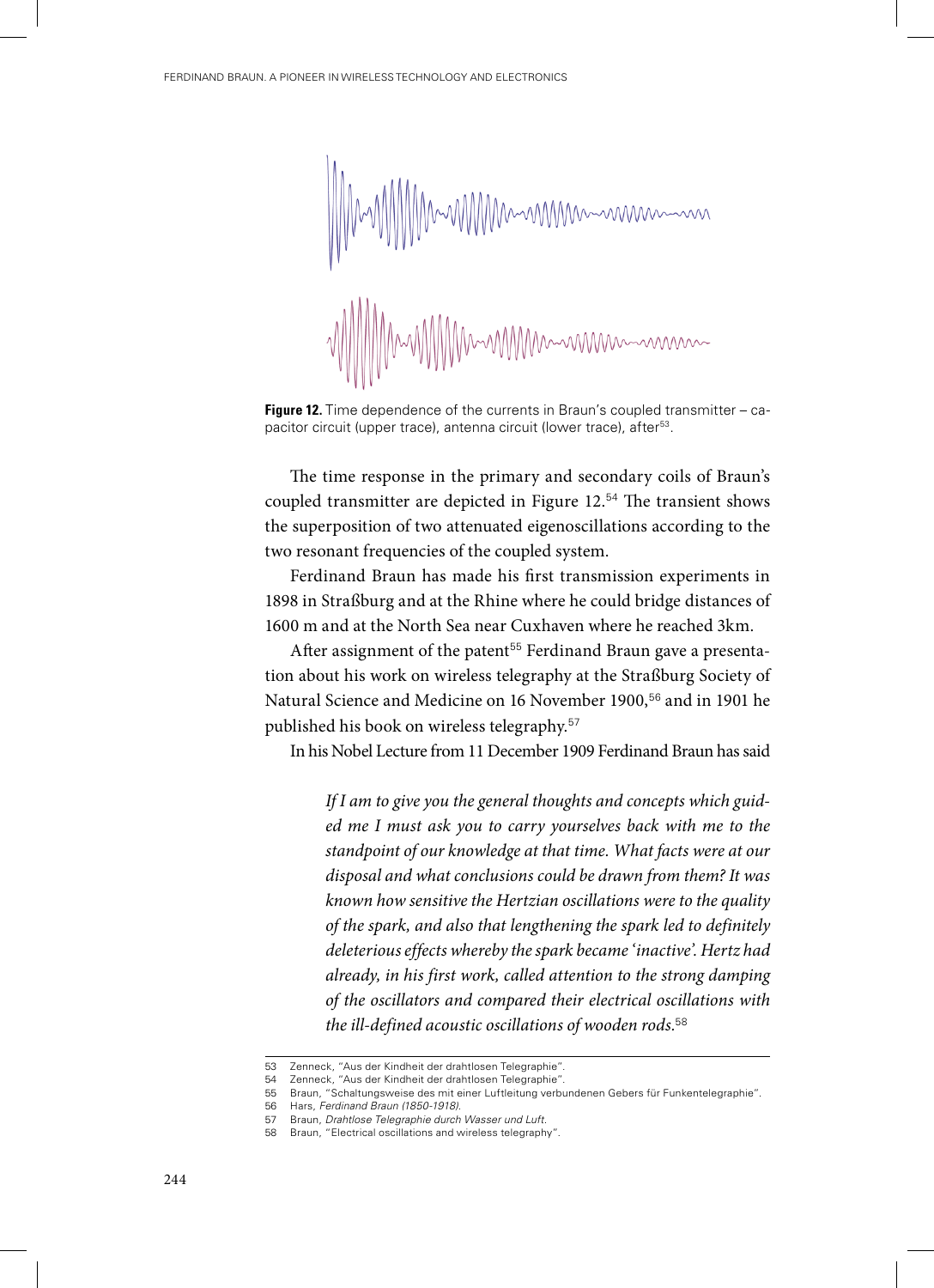Guglielmo Marconi borrowed the principle of coupled circuits from Ferdinand Braun, and in his later "7777"–patent he claimed the tuning of primary and secondary coils in transmitter and receiver as well as the tuning between transmitter and receiver.<sup>59</sup>

# A founder of industry

For the advancement of wireless telegraphy a company with the name "Professor Braun's Telegraphie G.m.b.H." with the short name "Telebraun" was founded in May 1900 in Hamburg.<sup>60</sup> Besides Stollwerck and other capital providers also the Electricitäts-Actiengesellschaft, formerly Schuckert & Co. joined the consortium. Transmission experiments were continued near Cuxhaven by Mathias Cantor and Jonathan Zenneck. With components delivered by Schuckert, a distance of 62 km could be bridged in September 1900. Figure 13 shows the components of the first wireless transmission system Cuxhaven-Helgoland.



**Figure 13.** Components of the first wireless transmission system Cuxhaven -Helgoland (Photo: Deutsches Museum, Munich).

Schuckert has left the consortium in 1899 and now Siemens & Halske joined. On 27 July 1901 the "Gesellschaft für drahtlose Telegraphie System Prof. Braun und Siemens & Halske m.b.H." has been founded in Berlin.

In the meantime Adolph Slaby was working for AEG (Allgemeine Elektricitätsgesellschaft).<sup>61</sup> Siemens and AEG, the two largest German electrical engineering companies now have been in strong competition in the area of wireless telegraphy. Braun-Siemens worked for the army and AEG with Slaby and Arco primarily for the navy. Wilhelm von Siemens and Emil Rathenau, founder and general manager of AEG recog-

<sup>59</sup> Zenneck, "Aus der Kindheit der drahtlosen Telegraphie"; G. Marconi, "Improvements in apparatus for wireless telegraphy", GB Patent Nr. 190007777, Application filed April 26, 1900, April 13 1901. 60 Hars, *Ferdinand Braun (1850-1918)*.

<sup>61</sup> P. Strunk, *Die AEG Aufstieg und Niedergang einer Industrielegende*, (Nicolai, 2002).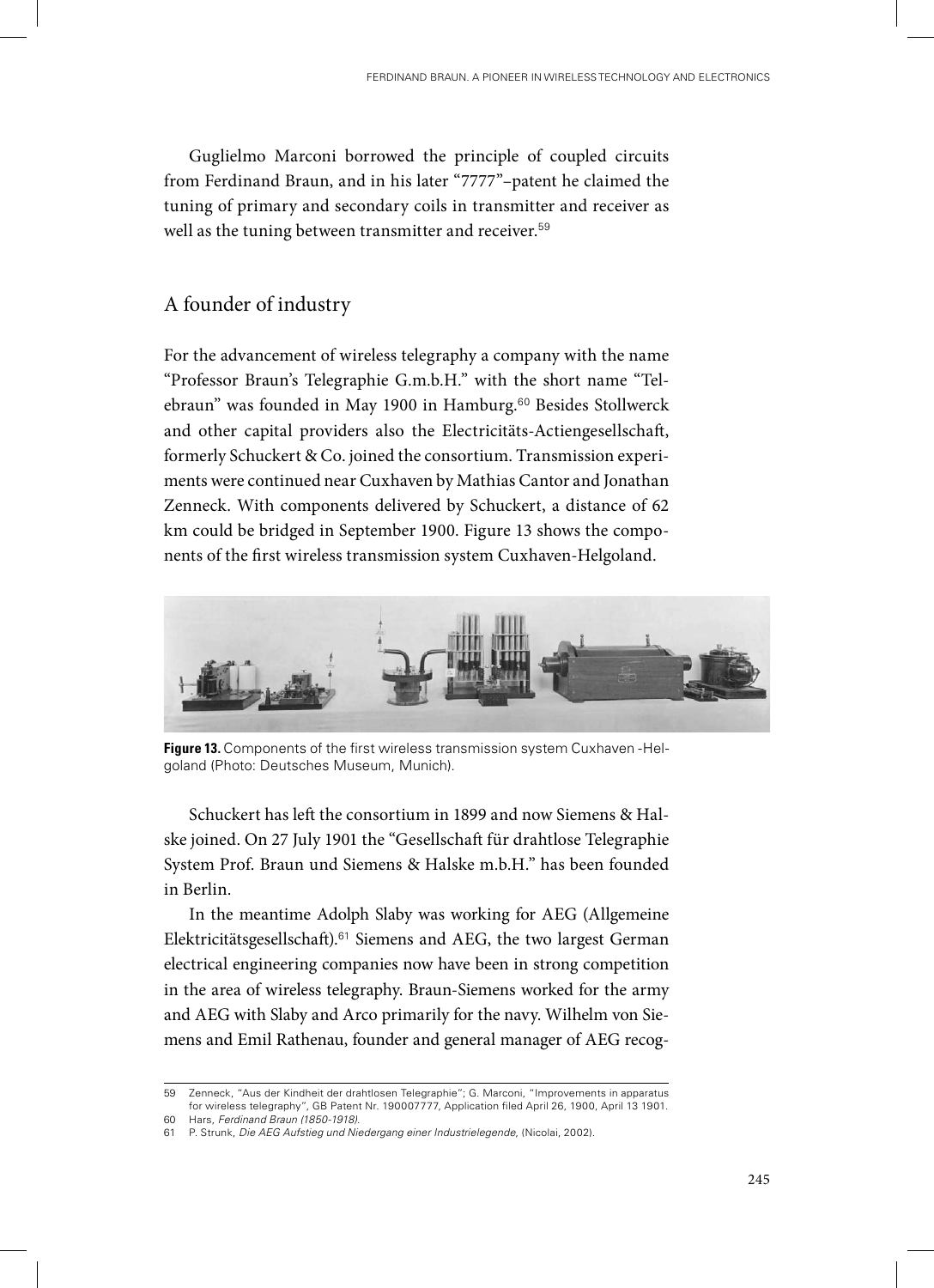nized the chances of a merger of the wireless telegraphy activities of both companies.62 The German Emperor Wilhelm II, who exhibited lively interest in economics and technology<sup>63</sup> also brought his influence to bear and on 27 May 1903 S & H and AEG founded the innovative start-up company "Gesellschaft für drahtlose Telegraphie" (Company for Wireless Telegraphy), where both partners held equal share.<sup>64</sup> The products were marketed under the brand "System Telefunken" and on 11 November 1903 the trade mark "Telefunken" has been registered at the Imperial Patent Office in Berlin. The name "Telefunken" primarily has been a telegraphic address, already introduced by Ferdinand Braun in 1901.

## The North American Years

Shortly after begin of the First World War Ferdinand Braun was summoned to New York to attend as a witness in a lawsuit regarding a patent claim of the American Marconi company against the Atlantic Communication Company, a subsidiary of Telefunken, supplying wireless telegraphy between Germany and Sayville, NY. Jonathan Zenneck, accompanied him as a Technical Advisor of the Atlantic Communication Company. In December 1914 Ferdinand Braun and Jonathan Zenneck set sail from Bergen in Norway, a demounted 125 m antenna in their luggage, taking a route far in the North to compass the British sea blockade. After success in that law suit, the operation of the Atlantic Communication Company station could be maintained until the United States entered the war on 6 April 1917. The circumstances of war made a return to Germany impossible and Ferdinand Braun lived at his son's home in Brooklyn, NY and in Summer in the Catskill Mountains. He died on 20 April 1918 in Brooklyn.<sup>65</sup>

#### Final Remarks

Despite of his seminal contributions in three important areas of technology Ferdinand Braun's achievements are little known. One reason may be that he always avoided publicity and never strove for fame and

<sup>62</sup> E. Thiele, *Telefunken nach 100 Jahren: Das Erbe einer deutschen Weltmarke*, (Nicolai, 2003).

<sup>63</sup> C. Clark, *Kaiser Wilhelm II.* (London-New York, 2000).

<sup>64</sup> Thiele, *Telefunken nach 100 Jahren: Das Erbe einer deutschen Weltmarke*; *25 Jahre Telefunken: Festschrift der Telefunken Gesellschaft, 1903-1928* (Telefunken GmbH, 1928).

<sup>65</sup> Kurylo, *Ferdinand Braun*; Hars, *Ferdinand Braun (1850-1918)*; Schmucker, "Jonathan Zenneck: 1871- 1959".